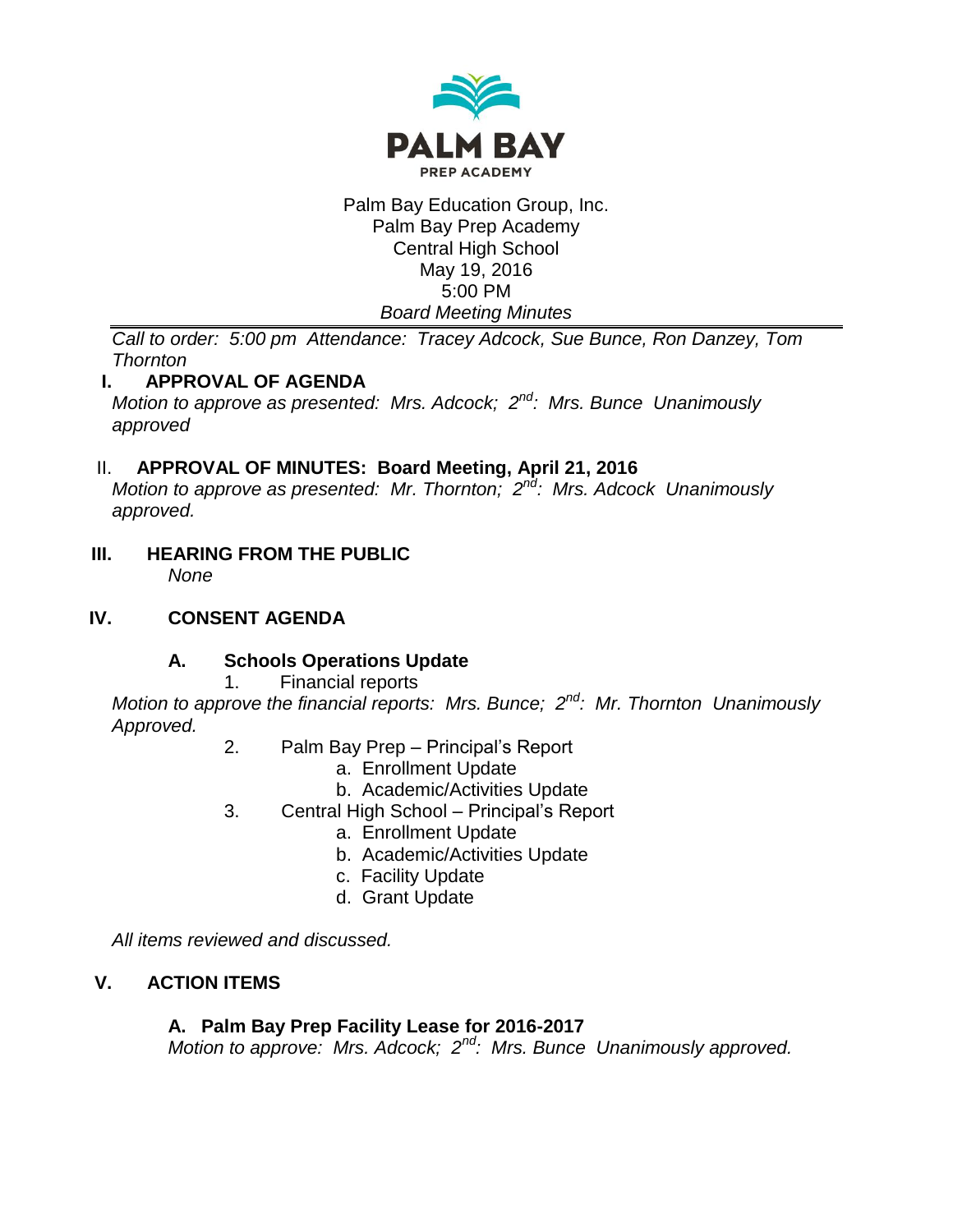

## **B. Lease Amendment for Central High**

*Motion to approve changes in section G of the lease to address the concerns of DOE: Mrs. Bunce; 2nd: Mr. Thornton Unanimously approved.*

## **C. Painting Bids for Central High**

*Motion to allow the Executive Director to accept a bid for the painting of Central High School not to exceed \$5000.00: Mrs. Adcock; 2nd: Mr. Thornton. Unanimously approved.*

## **D. Enrollment/Admissions Policy for Central High**

*Motion to approve: Mrs. Bunce; 2nd: Mrs. Adcock. Unanimously approved.*

## **E. Addendum to Segregation of Financial Duties Policy**

*Motion to approve addendum as required by DOE after review by counsel: Mrs. Adcock; 2nd: Mrs. Bunce Unanimously approved.*

## *F.* **Revised Procurement Policy –** *No Action Taken*

**G. School Recognition Funds Plan 2015-1016 - Palm Bay Prep** *Motion to approve: Mrs. Adcock; 2nd: Mr. Thornton Unanimously approved.*

## **H. School Recognition Funds Plan 2015-1016 – Central High**

*Motion to approve: Mrs. Adcock; 2nd: Mr. Thornton Unanimously approved.*

# **I. Audit Engagement Letter – Palm Bay Prep**

*Motion to approve: Mrs. Bunce; 2nd: Mr. Thornton Unanimously approved.*

## **J. Audit Engagement Letter – Central High**

*Motion to approve: Mrs. Bunce; 2nd: Mr. Thornton Unanimously approved.*

## **K. Surplus List – Palm Bay Prep**

*Motion to approve: Mr. Thornton; 2nd: Mrs. Adcock Unanimously approved.*

## **L. Donation from Regions Bank**

*Motion to accept donation: Mrs. Bunce; 2nd: Mr. Thornton Unanimously approved.*

# **M. Schedule July Organizational Meeting Date**

*Scheduled a July 22, 2016 Organizational Board Meeting and Board Workshop beginning at 12:00 pm.*

# **VI. INFORMATION ITEMS**

**Follow up on Response to Request for Payment**